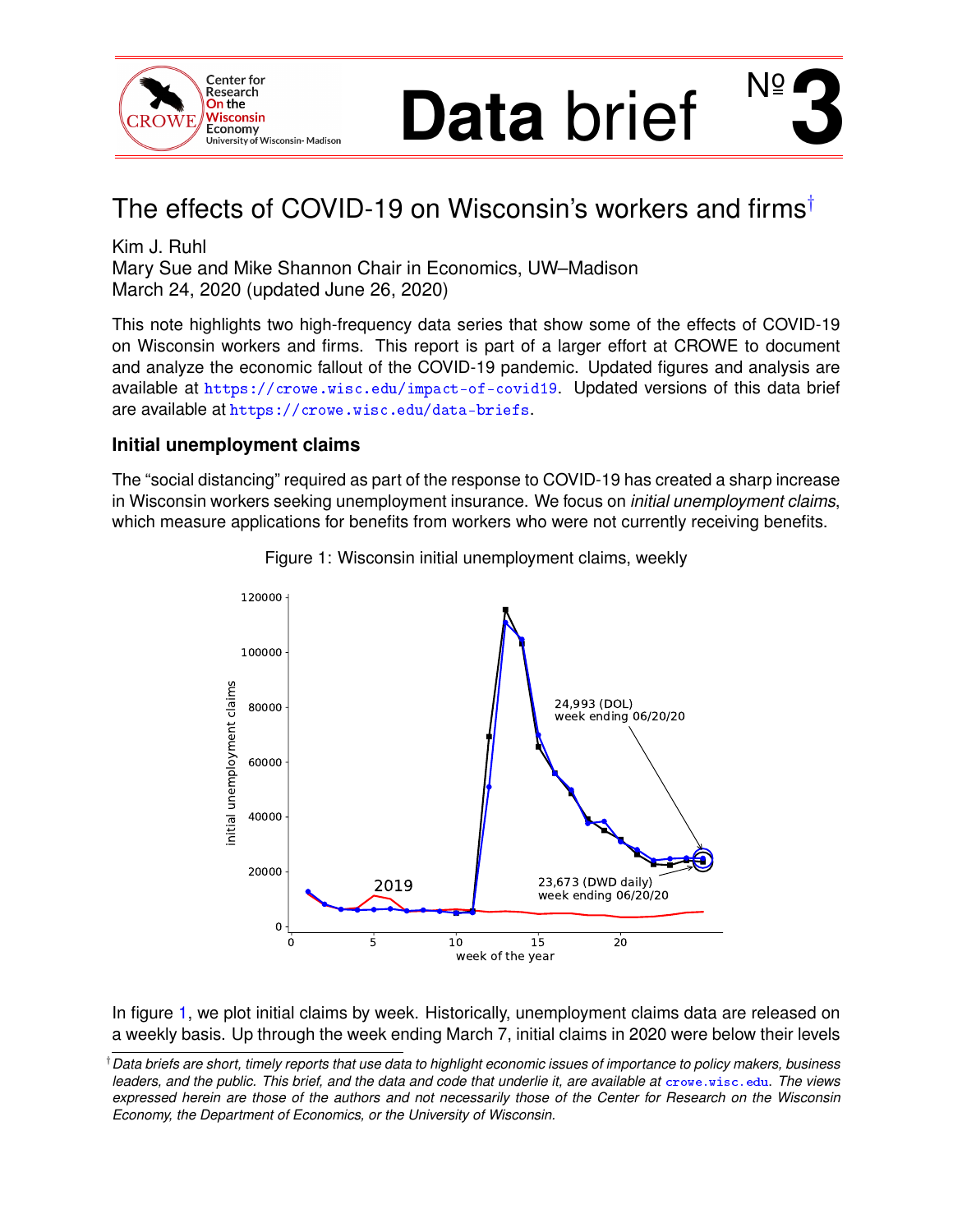in 2019. The week ending March 14 saw a small uptick in claims, and in the week ending March 21, initial claims exploded. In that week, 69,342 people filed for benefits who were previously not receiving them. In the first 11 weeks of 2020 a total of 61,249 initial claims were made: The week ending March 21 saw more claims than the entire year to date.

*Update: The 69,342 measurement is calculated by cumulating the daily counts released by the Wisconsin Department of Workforce Development (DWD). The official advanced weekly count released by the Department of Labor (DOL) on March 26 is only 51,023: a 36 percent difference. A discrepancy this large is abnormal: In the first week of March the two measures differed by two percent. In the second week of March the two measures differed by 10 percent. The DWD has not addressed this discrepancy. For the week ending March 28, things seem to have corrected, and the two measures differ by four percent.*

The Department of Workforce Development recently began releasing daily initial unemployment claims data going back to March 1, 2020. We plot these data in figure [2.](#page-1-0) Claims begin to accelerate on March 16. Initial claims drop during the weekend, which is a pattern evident in the data before the pandemic and to be expected. It remains to be seen how claims will evolve with layoffs spreading to manufacturing industries.

<span id="page-1-0"></span>



#### **Estimates of the daily unemployment rate**

To put these numbers into perspective, we can construct a simple "back-of-the-envelope" unemployment rate implied by the initial unemployment claims. The latest data available on Wisconsin's labor force statistics from the Bureau of Labor Statistics are from February 2020. We need to make two assumptions. 1) The civilian labor force is constant. 2) The unemployed do not enter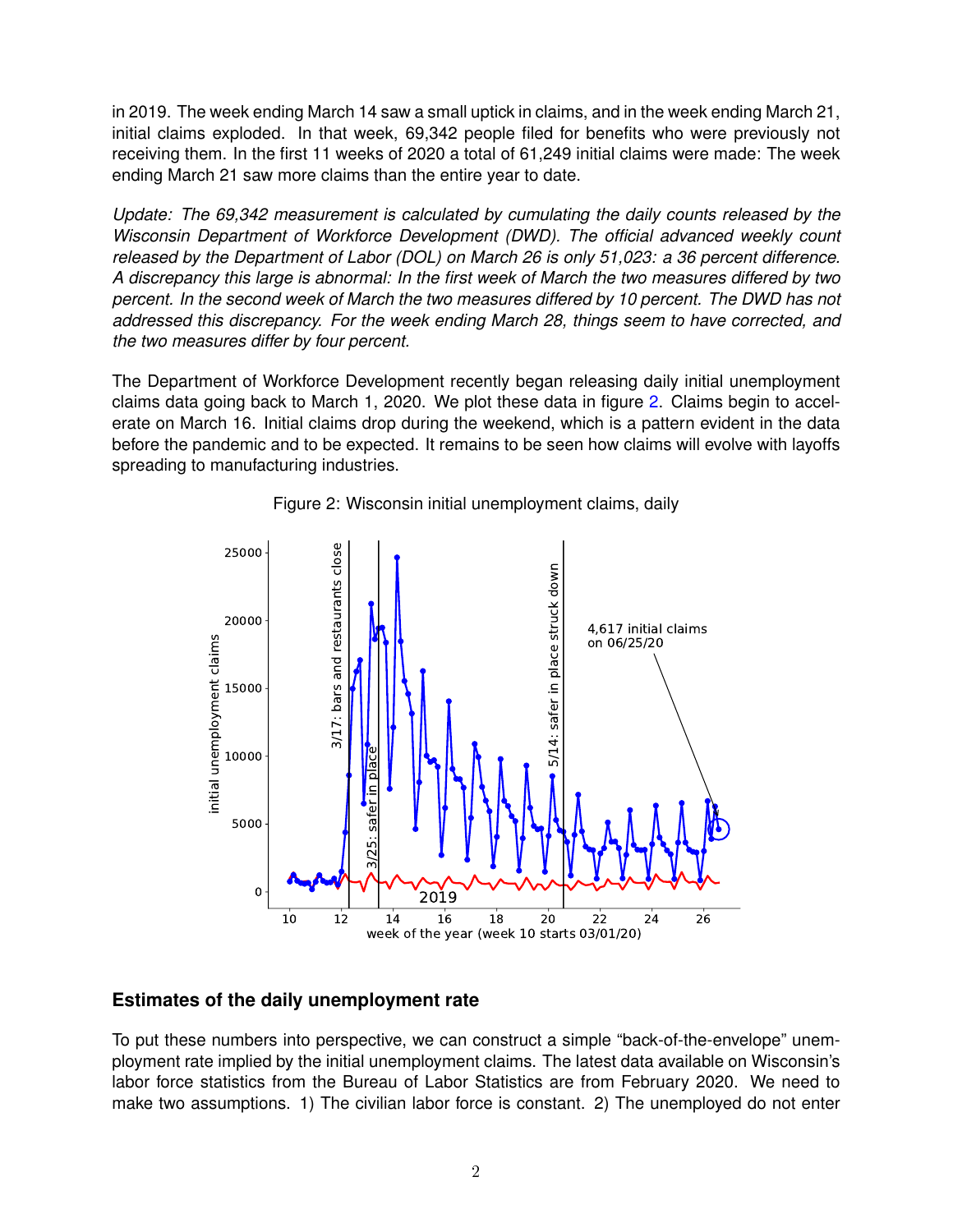employment. The estimated unemployment rate is plotted in figure [3.](#page-2-0) By this estimate, the unemployment rate has roughly doubled in one week. The figure also reports the peak unemployment rate in Wisconsin during the last recession, 9.3 percent.

This measure serves as a lower bound to what will be reported when the survey-based data are released from the Bureau of Labor Statistics in April. The increase in the unemployment rate reported in figure [3](#page-2-0) includes only those who have filed for unemployment insurance. Anyone who is currently unemployed but has not filed for insurance will not be included in this measure but will be in the official statistics.<sup>[1](#page-0-1)</sup>

<span id="page-2-0"></span>



*Update (4/3): The national employment situation report, released on April 3, reports a national unemployment rate of 4.4 percent for March. The survey that underlies this measure was taken during the week of March 8–14. This number is similar to the 3.8 percent rate we have computed in Wisconsin for this period (figure [3\)](#page-2-0). It is clear from the figure that current situation is likely much worse than the national survey suggests.*

*Update (5/8): The national employment situation report, released on May 8, reports a national unemployment rate of 14.7 percent for April. The survey that underlies this measure was taken during the week of April 12–18. Our average estimate for the same week is 16.37 percent.*

*Update (5/22): The DOL released the Wisconsin preliminary unemployment data for April 12–18. The household survey reports an unemployment rate of 14.6 (not seasonally adjusted) compared to our estimate of 16.4 percent. The unemployment rate is the number of unemployed divided by the labor force (the labor force is the number of employed plus those unemployed). According to*

<sup>&</sup>lt;sup>1</sup>There will be some people who leave unemployment for employment, counter to assumption two, but these flows are likely to be small in comparison to the flow of people moving from employment to unemployment.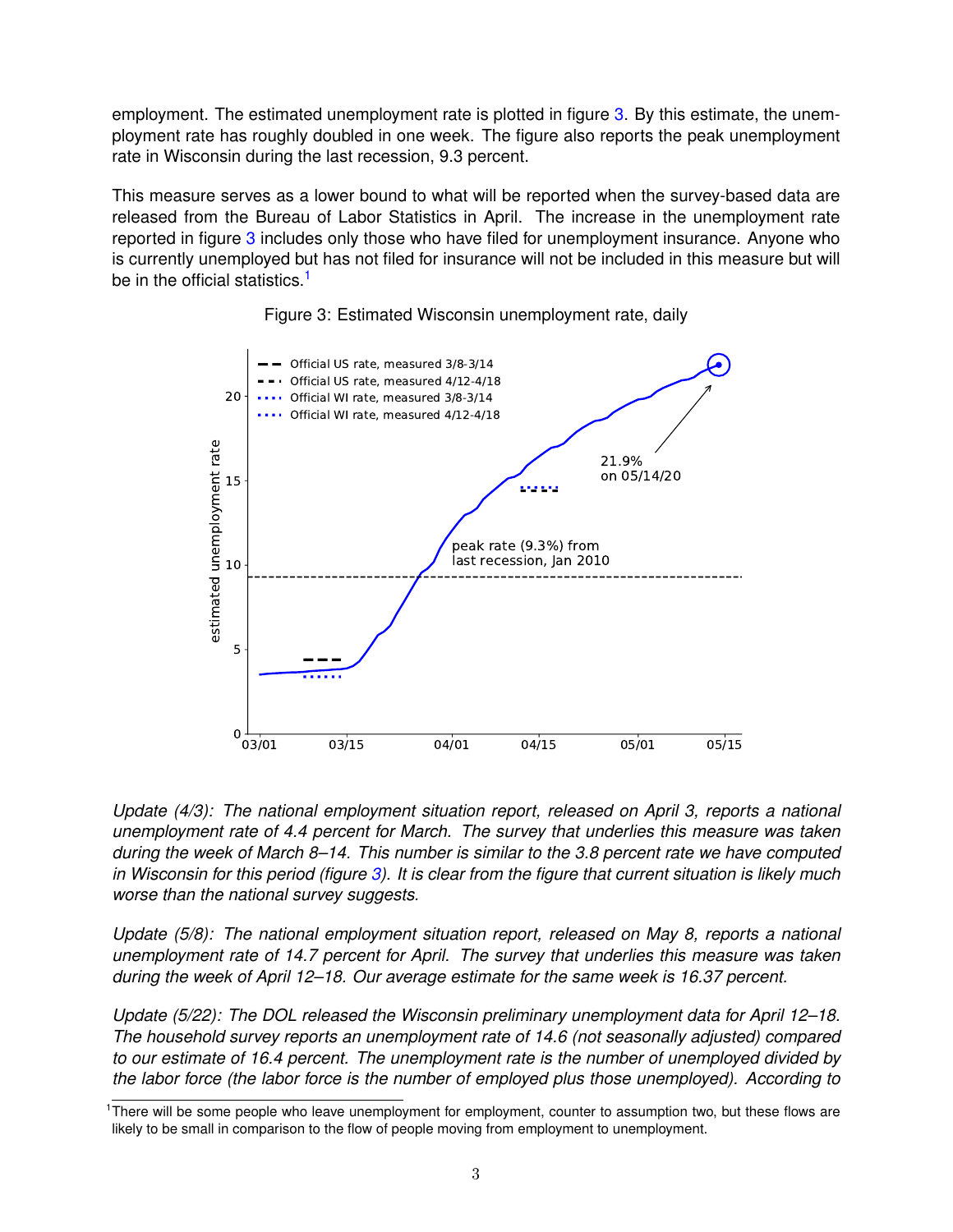*DOL, the labor force remained unchanged, so the 1.8 percent difference in our rate and the official estimate is due to our measure assigning some people to unemployment but who are counted as employed in the official statistics.*

*Some of this difference may be from people who are eligible (or thought they were eligible) to apply for unemployment insurance even though may qualify as employed in the narrow definition applied in the official statistics. Some of this difference may be from the statistical model used to estimate state-level unemployment rates from relatively few data points. (This same issue also arose during the recovery from the last recession.*[2](#page-0-1) *) Some this difference could also be the result of some people moving out of unemployment and into employment. Our simple estimate rules this out (we do not have daily data on hiring) and our measure will become a worse approximation to the official rate as businesses reopen and hiring resumes.*

*Update (5/29): With the repeal of the Safer at Home order, there are likely significant flows of people out of unemployment and back to work. Daily data on these workers is not available. Without a measure of this worker flow, our estimated rate will not track the true rate very well. For this reason, we have stopped updating the unemployment rate.*

*Update (6/26): The official unemployment rate for May is 13.3 percent for the United States and 12 percent for Wisconsin. These rates are likely understated. For example, correcting for misclassification and labor force exit implies a "true" national unemployment rate of 22 percent for April, a seven point difference from the official rate of 14.7 percent.*

### **Unemployment rates by county**

Using the same methodology as above, we compute the unemployment rate by county. The county-level data is available weekly, rather than daily, but our estimate is more timely than the official estimates that are released monthly. In figure  $4a$ , we plot the current estimated unemployment rate. The rate ranges from a low of 13.3 percent in Lafayette and a high of 38.5 in Menominee. Before the social distancing measures took hold, unemployment rates were similar (and low) across counties. In figure [4b,](#page-4-0) we plot the change in the unemployment rate in each county. Notice that the two display similar patterns—the current unemployment rate is largely the result of the recent changes.

 $^2$ <https://www.nytimes.com/2014/07/27/upshot/on-state-unemployment-rates-its-analyst-beware.html>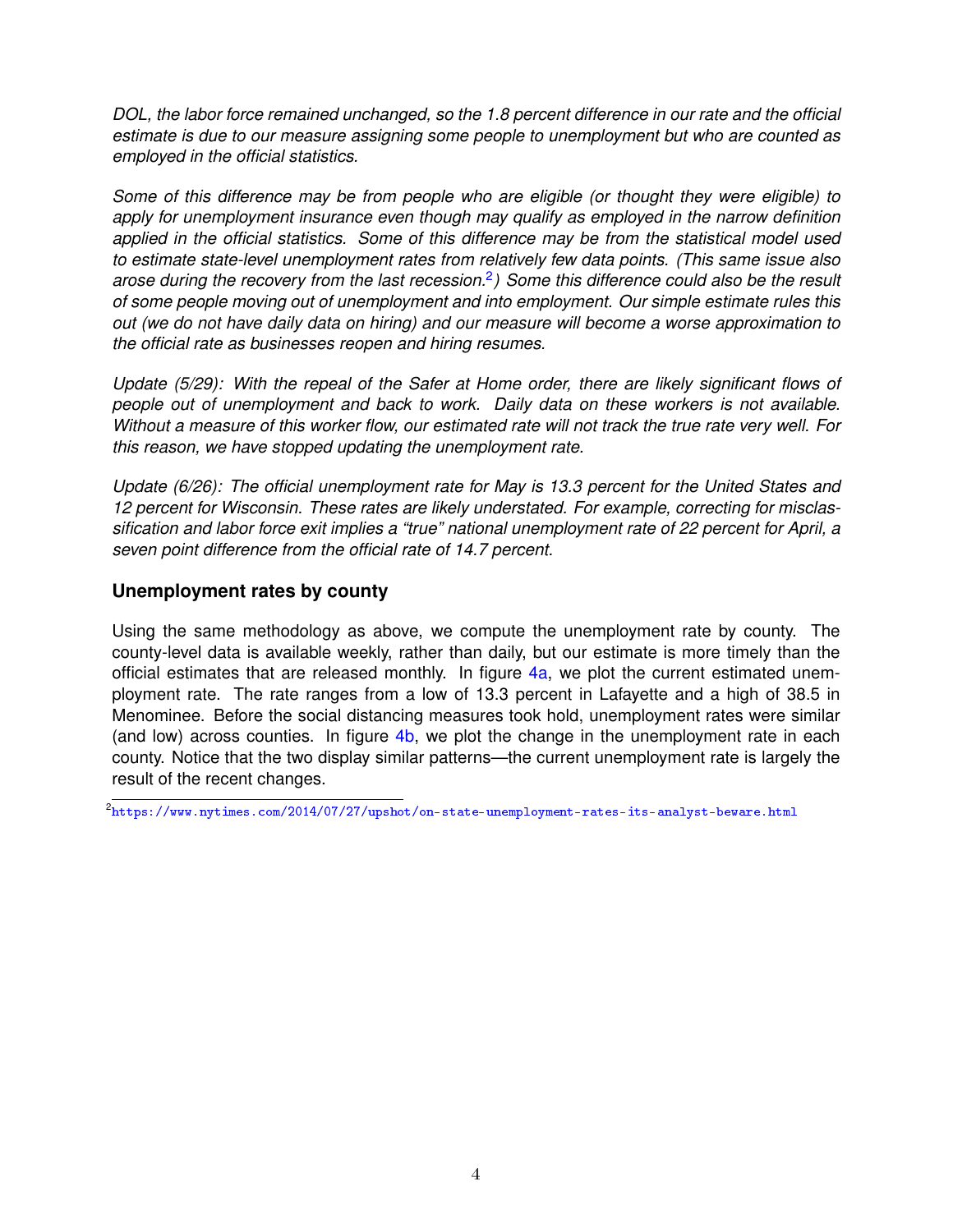

<span id="page-4-0"></span>

#### **The value of Wisconsin firms**

Lacking high-frequency data on all Wisconsin firms, we turn to its publicly traded firms, whose share prices are readily available. Many of these firms operate at the national or international scale, so their outlook depends on broader aspects of the economy. In figure [5a,](#page-4-1) we plot the market capitalization of Wisconsin's publicly-traded firms. There are about 60 publicly-traded firms headquartered in Wisconsin. We were able to compute market capitalization for 56 of them. The firms included in the index are listed in the appendix. Market capitalization was about 290 billion dollars on February 21. By March 20, these Wisconsin businesses had lost over 100 billion dollars of value.



<span id="page-4-1"></span>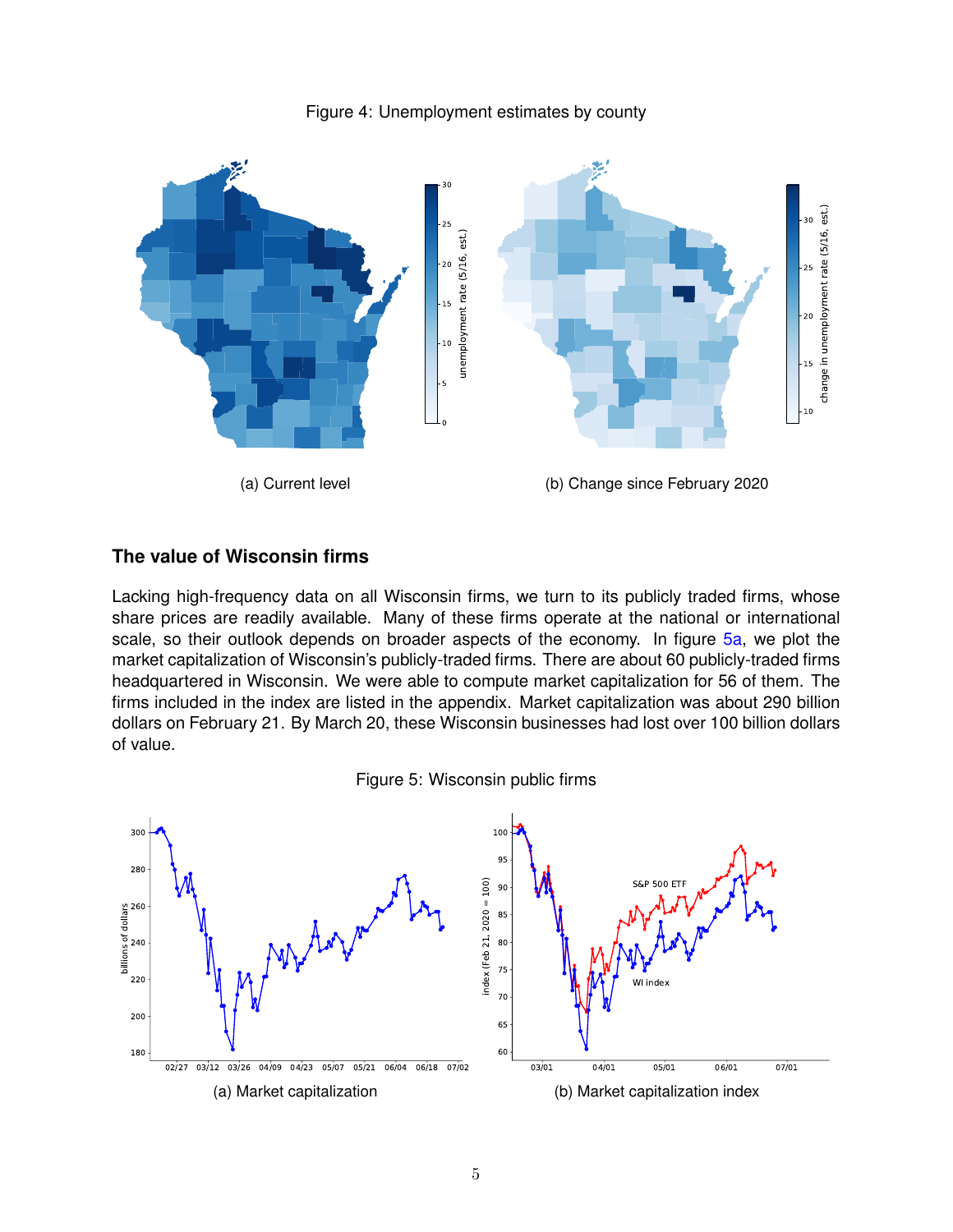The magnitude of loss in Wisconsin firms is similar to that in the broader market. In figure [5b,](#page-4-1) we plot the market capitalization of Wisconsin's public firms, but normalized so that it is equal to 100 on February 21. For comparison, we plot the S&P 500 ETF price, normalized in a similar way. The two series move very closely until most recently, when the Wisconsin index has declined more than the national index.

In the appendix, we report the year-to-date share price changes for each company in the index. The hardest hit include those in the retail sector (Kohl's, Lands' End) and the entertainment sector (Marcus). Sonic Foundry, a maker of online meeting software, has seen a substantial increase in its share price.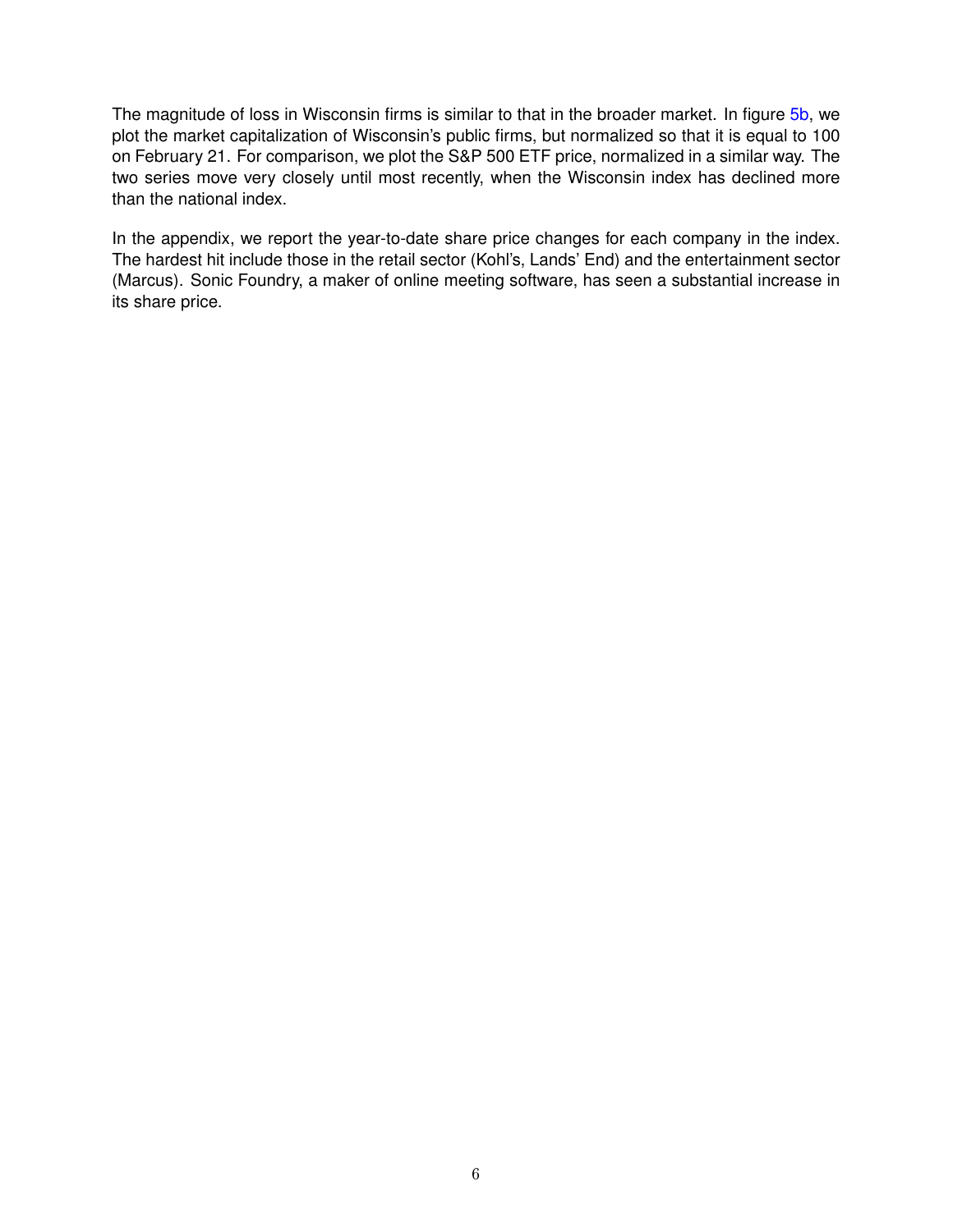## **Appendix**

The firms included in the market capitalization analysis are: 1895 Bancorp Of Wisconsin Inc, Actuant Corp, Alliant Energy Corp, Artisan Partners Asset Management Inc, Associated Banc-Corp, Badger Meter Inc, Bank First National Corp, Brady Corp, Briggs & Stratton Corp, County Bancorp Inc, Douglas Dynamics Inc, Duluth Holdings Inc, Exact Sciences Corp, FFBW Inc, First Business Financial Services Inc, Fiserv Inc, Generac Holdings Inc, Harley Davidson Inc, Jason Industries Inc, Johnson Controls International Plc, Johnson Outdoors Inc, Kohls Corp, Koss Corp, Lands' End Inc, Manitowoc Co Inc, Manpowergroup Inc, Marcus Corp, Marten Transport Ltd, MGE Energy Inc, MGIC Investment Corp, Modine Manufacturing Co, National Presto Industries Inc, Nicolet Bankshares Inc, Orion Energy Systems Inc, Oshkosh Corp, Physicians Realty Trust, Plexus Corp, Quad/Graphics Inc, Regal Beloit Corp, Rev Group Inc, Rexnord Corp, Roadrunner Transportation Systems Inc, Rockwell Automation Inc, Schneider National Inc, Sensient Technologies Corp, Smith A. O. Corp, Snap-On Inc, Sonic Foundry Inc, Spectrum Brands Holdings Inc, Strattec Security Corp, Twin Disc Inc, Waterstone Financial Inc, WEC Energy Group Inc, and Weyco Group Inc.